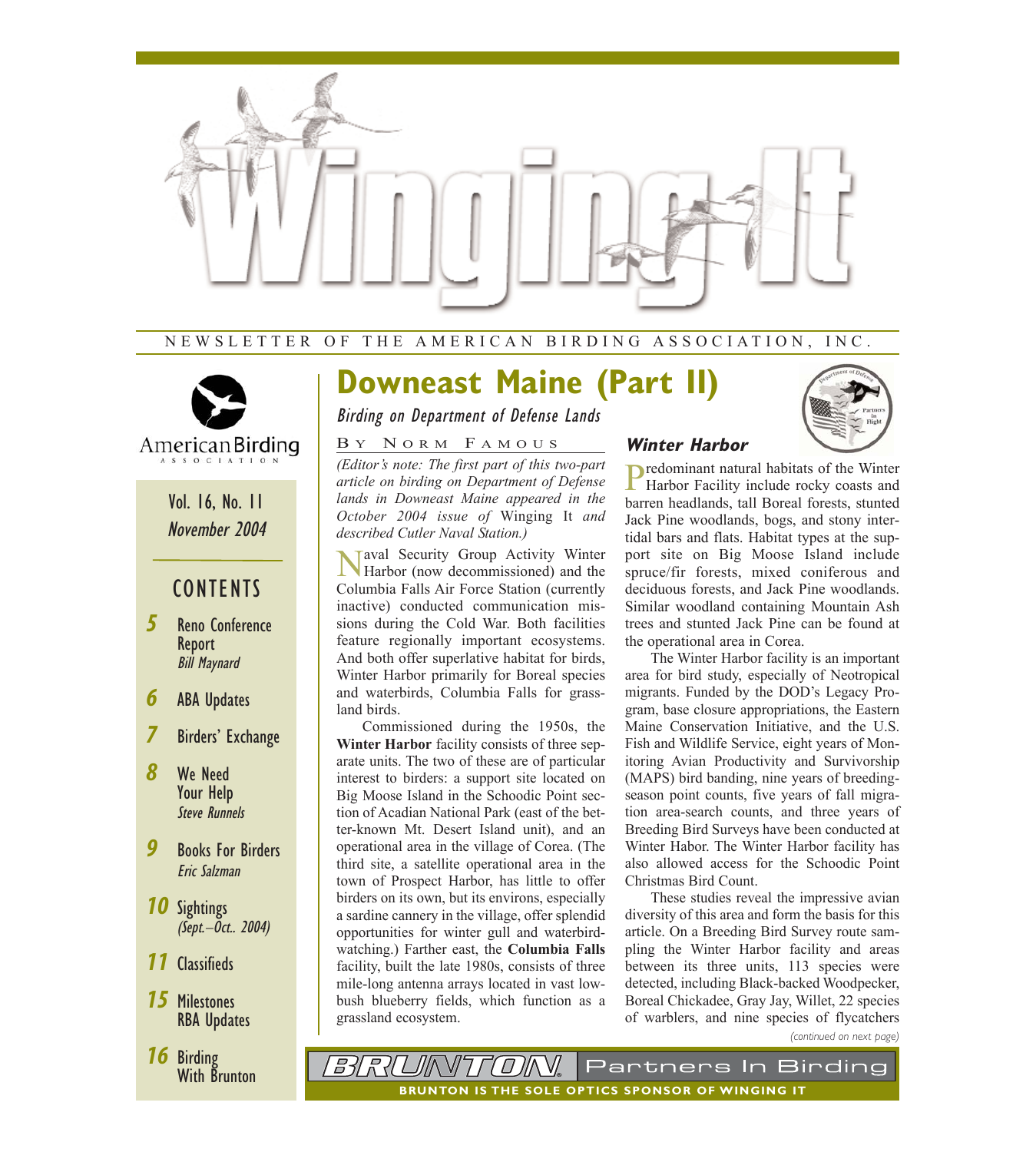(including Yellow-bellied). Nine years of breeding season point counts and MAPS banding confirmed 83 species breeding on Big Moose Island and 88 species at the operational area in Corea. Five years of fall migration area-search counts documented another 74 species at the support site and 77 species at the Corea. Seventy-five species of waterbirds were documented at the support site.

The Department of Defense (DOD) provided nearly 50 years of protection for erosion-prone, organic shoreline soils, coastal maritime forests, and bog-like wetlands on both DOD land and embedded portions of Acadia National Park (ANP). The park is continuing this long-term legacy of habitat protection by discouraging access to these sensitive and fragile ecosystems. But this proactive policy does not much diminish the birding potential of Big Moose Island, because many of the Boreal forest birding spots are readily accessible from the ANP loop road where it adjoins the former base.

The support site on **Big Moose Island** and adjacent areas of Schoodic Point have year-round birding potential. During the nesting season, birders visiting the support site can expect breeding populations of 20 warbler species, Swainson's and Hermit Thrushes, Golden-crowned Kinglet, Red-breasted Nuthatch, White-throated Sparrow, and Dark-eyed Junco. Less common but regular breeders here include Yellow-bellied, Alder, and Olive-sided Flycatchers, Winter Wren, and Boreal Chickadee. Abundant spruce attracts White-winged Crossbills most years (and sometimes Red Crossbills, as well). Hard-tofind nesters include Spruce Grouse, Black-backed Woodpecker, and Blackpoll Warbler.

During late May and early June, don't be surprised to encounter a migrating Bicknell's Thrush or Mourning Warbler. Birding during late summer and fall is productive for raptors, migrating landbirds, and waterbirds. Fall migration point counts have detected Painted Bunting (a startling regional rarity), Orange-crowned Warbler, many falcons and accipiters, and 21 species of warblers. Winter finches, Snow Bunting, and Northern Shrike are possible along Arey Cove and at the ANP's Schoodic Point parking area, which also offer exceptional waterbirding from early fall through spring. Rafts of Common Eider, often numbering over 10,000 birds, mass in late Septem-



ber and early October, when thousands of Double-crested Cormorants also pass through. Northern Gannets (sometimes more than 150), Black-legged Kittiwakes, and all the East Coast alcids are possible, especially during and after northeast storms. Red-necked and Horned Grebes, Great Cormorants, scoters, Harlequin Ducks, Common and a few King Eiders, Purple Sandpipers, Black-legged Kittiwakes, Iceland and Glaucous Gulls, and alcids all overwinter. Black Guillemots are present throughout the year.

The rocky headlands of Schoodic Point feature expanses of Black Crowberry interspersed with stunted trees and shrubs. I call crowberry "Whimbrel-berry" because it is a favorite food for migrating Whimbrels that stage in summer along coastal headlands from Labrador to eastern Maine. If the opportunity arises, observe Whimbrel feeding behavior and food selection, and examine their scat, to confirm for yourself this dietary choice, a surprising one indeed in a shorebird.

#### Editor: Matthew L. Pelikan

#### Design: Ed Rother and Matthew L. Pelikan

Production: Bryan Patrick

Editorial address: PO Box 2272 Oak Bluffs, MA 02557 winging@aba.org Phone/fax: (508) 696-9359

You can join the ABA, learn more about us and our programs, or access a wide range of birding links on our website: <www.americanbirding.org>

Copyright © 2004 by the American Birding Association, Inc. All rights reserved. The opinions expressed by authors do not necessarily represent the views of this publication or of the ABA.

Winging It (ISSN #1042-511X) (USPS 003-289) is published monthly by the American Birding Association, Inc., 720 W. Monument St., Colorado Springs, CO 80904-3624. Periodicals postage paid at Lebanon Junction, KY, and additional mailing offices. POSTMASTER: Send address changes to Winging It, PO Box 6599, Colorado Springs, CO 80934. (Individual membership: \$45 per year; includes \$12 for Winging It and \$33 for *Birding* magazine.)

Winging It is printed on 100% post-consumer, chlorine-free recycled paper.

- The American Birding Association aims to inspire all people to enjoy and protect wild birds.
- The American Birding Association represents the North American birding community and supports birders through publications, conferences, workshops, tours, partnerships, and networks.
- The ABA's education programs promote birding skills, ornithological knowledge, and the development of a conservation ethic.
- The ABA encourages birders to apply their skills to help conserve birds and their habitats, and we represent the interests of birders in planning and legislative arenas.
- ABA Sales, the ABA's for-profit subsidiary, supplies birders with tools, equipment, and accessories to make their birding more enjoyable. We welcome all birders as members.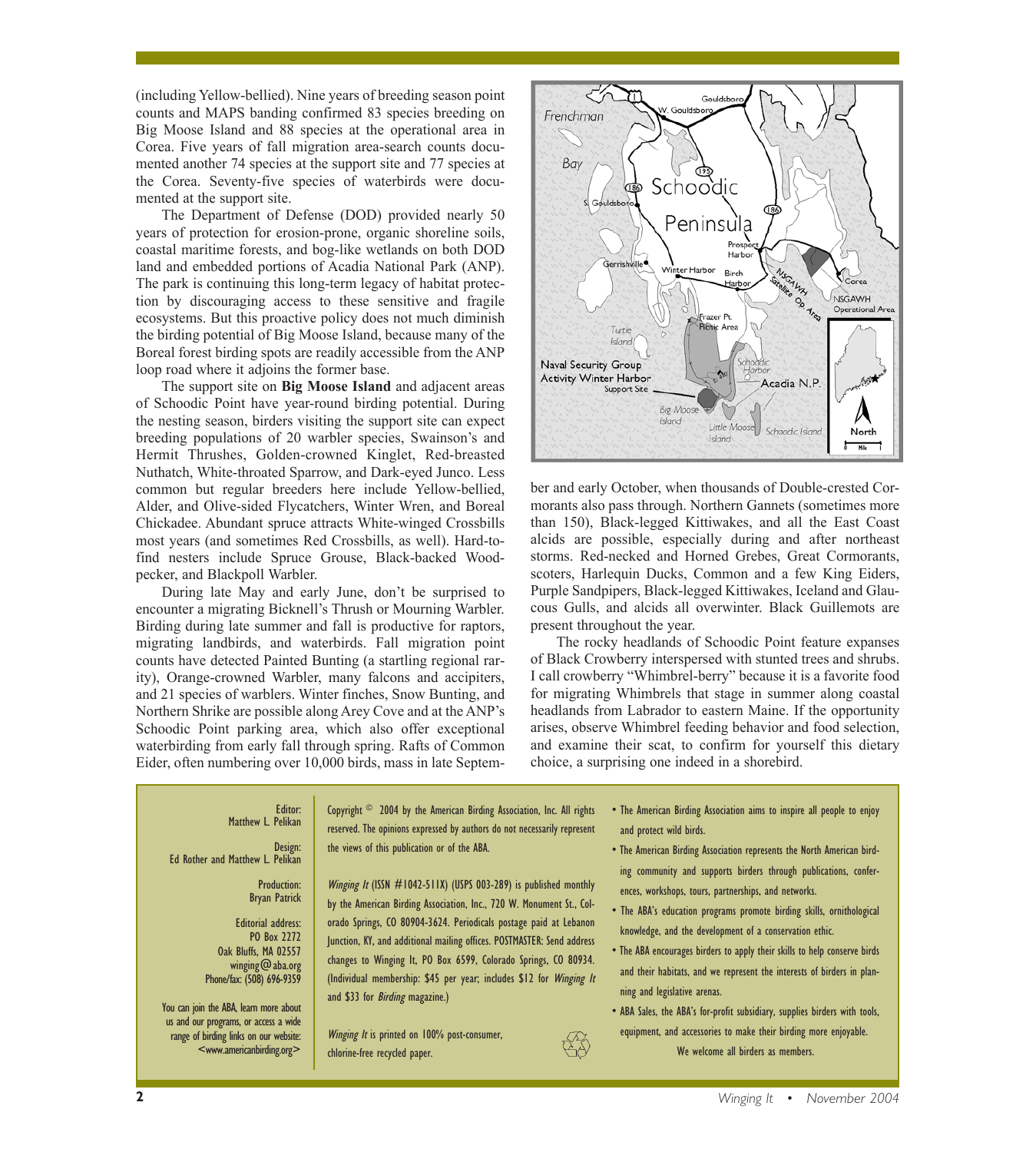You'll want to visit several birding spots along the Acadia National Park loop route on the way to Big Moose Island. The Frazer Point picnic area is a good location for Common and Roseate Terns and other waterbirds. Frazer Point is also a surprisingly good site for nesting and migrating warblers, flycatchers, and sparrows (spring migration persists into early June). Birds are much easier to observe in the open picnic area than in surrounding dense coniferous forests. Early morning birding is best. Several roadside pull-offs along the one-way section of the loop road beyond Frazer Point are also productive: the Red Spruce forest supports numerous warblers (including Magnolia, Bay-breasted, and Cape May); Swainson's and Hermit Thrushes, Winter Wrens, and Boreal Chickadee. Many other Boreal species can be heard or seen.

Also worth birding is Schoodic Head Road, a gravel road on the left 2.3 miles after the Frazer Point turn-off. Bird the first quarter-mile for Boreal species, some of which nest at high densities here. Black-backed Woodpecker, Spruce Grouse, and Tennessee Warbler have nested along this section of road. Listen for the high-pitched song of Blackburnian Warblers along this stretch of road (and elsewhere on the Schoodic Peninsula).



When you're finished at Schoodic Head Road, return to the Acadia loop road and continue for 0.9 mile; where the road splits, bear right and take the right turn to the former naval facility. The road terminates in about a half-mile at the ANP Schoodic Point parking area. Mosquitoes may be present, but black fly populations are typically low here—a rare delight when you're birding in Maine.

To reach Big Moose Island at Schoodic Point, travel about 15 miles north from Ellsworth on U.S. Route 1. Turn right onto Route 186 to the village of Winter Harbor; turn left at the stop sign, and proceed for less than a mile until you see signs to Schoodic Point and Acadia Nation Park. Turn right and drive 1.6 miles to the Frazer Point Picnic area, where the Acadia loop route becomes one-way.

Botanically fascinating **Corea Heath** is one of North America's largest and most southerly coastal raised, or plateau, bogs. Raised bogs occur in northern climates where wetland plant decomposition is slow and partially decayed *Sphagnum*

mosses accumulate above the level of the surrounding landscape. These are specialized, low-nutrient ecosystems: nutrients and moisture reach raised bogs only through atmospheric deposition. Even more specialized, coastal plateau bogs have a unique flora that is restricted to a maritime zone extending inland about a half-mile from the shore. These unique bogs are dominated by "Whimbrel-berry", appleberry (*Rubus chamaemorus*), and deer's hair (*Trichophorum cespitosum*). Corea Heath and surrounding wetlands support New England's largest population of Pickering's Bent-grass (*Calamagrostis pickeringii*) and three populations of Screw-stem (*Bartonia paniculata*), both listed as "threatened" in Maine. In addition, one of the largest known populations of Dragon's Mouth Orchid (*Arethusa bulbosa*) occurs here (more than 40,000 flowering stems).

The operational area at Corea Heath, off of Route 195 just west of the village of Corea, is noteworthy for nesting Boreal birds, migrating landbirds, and wintering finches, Snowy Owls, and Northern Shrikes (often perched on Osprey nest platforms). Regional rarities seen here have include Long-billed Dowitcher, Dickcissel, Sedge Wren, Grasshopper Sparrow, and Clay-colored Sparrow. The Navy declared Corea Heath an Ecological Reserve, a DOD designation made to prevent ecological damage to sensitive ecosystems. The reserve status protects large populations of Lincoln's Sparrow and Palm Warbler, plus a disjunct population of Willet; seven state-listed plant species occur here. Undeveloped portions of the operational area are in the final stages of transfer to Petit Manan National Wildlife Refuge, which will ensure continued stewardship.

At present, birding at Corea Heath is best done from Route 195 and the site's access road. Visibility into the woodland canopy and adjacent shrub communities is excellent; once the transfer of this site to the U.S. Fish and Wildlife Service has been completed, access to the interior of the site should be possible. Contact Petit Manan National Wildlife Refuge, (207) 546-2124), to inquire about access and the status of the Corea operational area.

Nesting hawks include Northern Harrier, Merlin, Sharpshinned Hawk, Goshawk, Osprey, and Broad-winged Hawk. Breeding owls include Saw-whet, Great Horned and Barred. Short-eared and Snowy Owls occur as migrants and sometimes overwinter. The former antenna area and surrounding gravel areas provide excellent habitat for migrant sparrows (as many as 13 species), Snow Buntings, American Pipits, and Lapland Longspurs. The band of forest located between the bog and the ocean represents a migration corridor for passerines. The abundance of berry-laden plants such as Mountain Ash, huckleberry, and Winterberry attracts many frugivorous birds to the shrubs and woodland surrounding the bog.

Birding along all roads and trails for shrub-loving species is productive during both the nesting season and fall migration. Birds breeding on the bog include (in order of abundance) Savannah Sparrow, Common Yellowthroat, Palm Warbler, Lincoln's Sparrow, and White-throated Sparrow. Fairly common nesters in taller shrubs include Alder Flycatcher and Wilson's, Magnolia, and Yellow-rumped Warblers. In all, nine species of flycatchers and 20 species of warblers have been documented